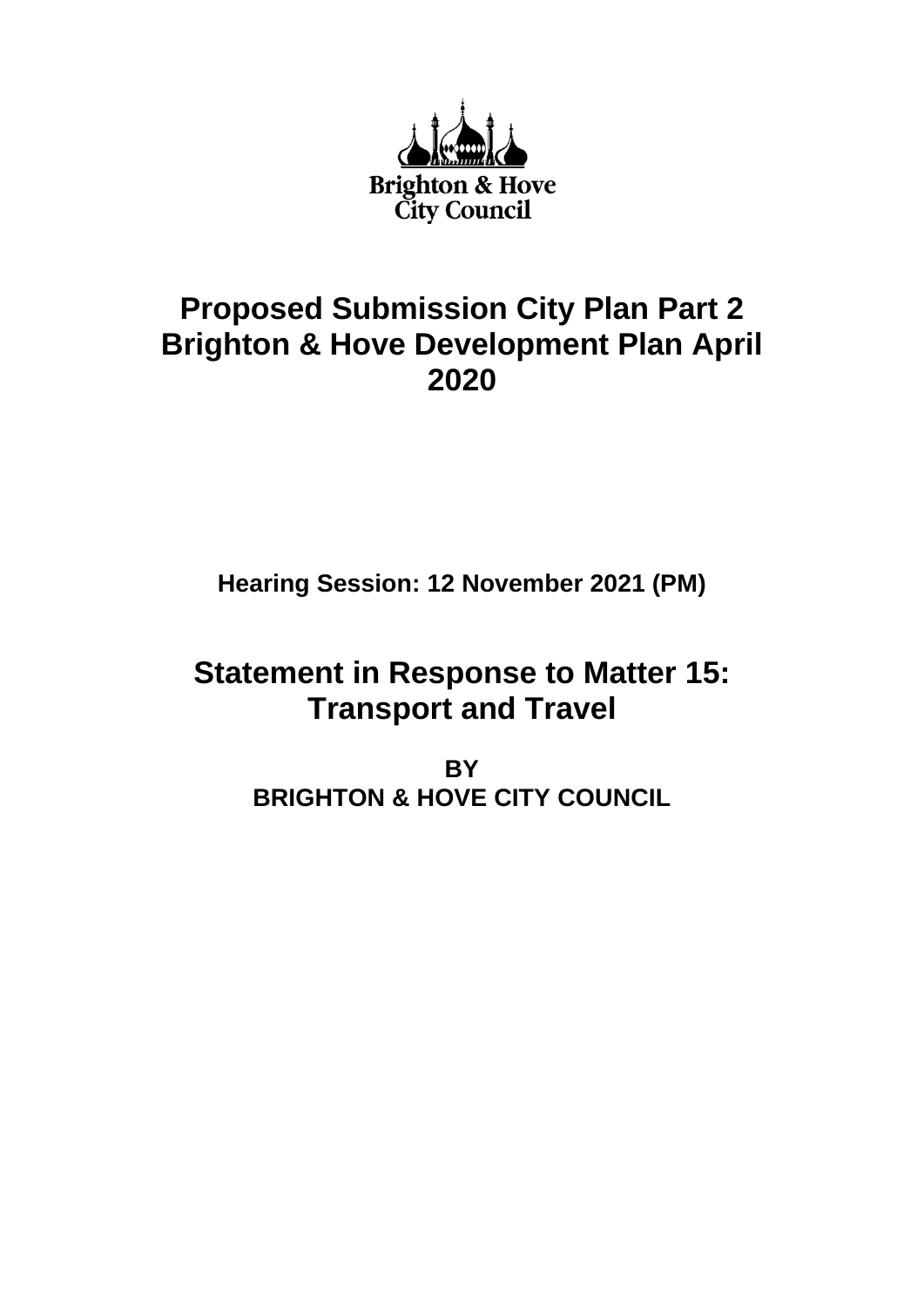**Matter 15: Transport and travel Statement by Brighton & Hove City Council 4 th October 2021**

## **List of Abbreviations**

CPP1 - City Plan Part 1 CPP2 – City Plan Part 2 LTP – Local Transport Plan NPPF - National Planning Policy Framework SA - Sustainability Appraisal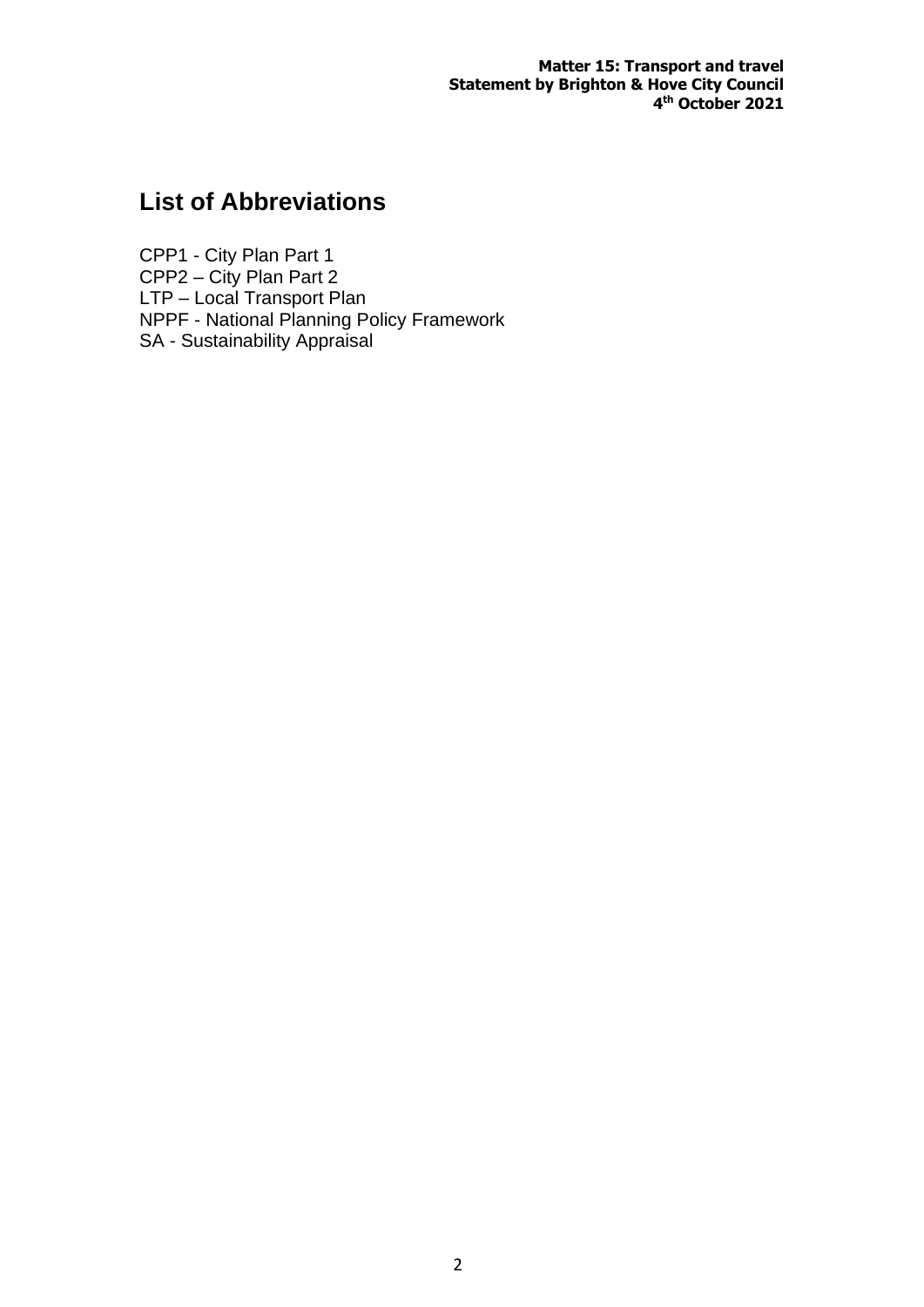## **DM33 Safe, sustainable and active travel**

## **Q1. In the absence of any reference to trams, cars and other forms of transport, would the policy be effective?**

- 1. CPP1 Policy CP9 Sustainable Transport addresses all key forms of transport in the city. Policy DM33 is specifically intended to address ways of supporting safe, sustainable and active travel through the development management process and is effective in doing so, and should be considered alongside other policies which refer to or relate to other forms of transport. The purpose of the policy is to build on CP9 to support the provision of alternative modes of transport to cars for some journeys, especially those over short distances.
- 2. Brighton & Hove does not have a tram system and there are no plans to implement one. It is therefore considered unnecessary to include references to trams in DM33. Any future development of a tram network is outside of the scope of CPP2 and would be addressed through the Local Transport Plan and other transport strategies.

## **Q2. Is the requirement for universally accessible cycle facilities clear and unambiguous? What is the justification for the requirement for all development to provide a specific range of facilities to encourage and enable cycling? Would the requirement generally accord with NPPF paragraph 106D?**

3. The supporting text to the policy at paragraph 2.253 clarifies the requirement for 'universally accessible' cycle parking. It states that an element of the provision should be for non-standard cycles, defined in footnote 64 as those which do not easily fit into standard cycle racks, for example tricycles. Further clarity is proposed through a modification:

| MM# | Policy DM33 | <b>Policy DM33</b>                  | To clarify that 'non- |
|-----|-------------|-------------------------------------|-----------------------|
|     |             | Amend footnote 64 to read:          | standard cycles'      |
|     |             |                                     | includes cycles       |
|     |             |                                     | designed for those    |
|     |             | "Non-standard cycles are those      | with disabilities.    |
|     |             | which do not easily fit into        |                       |
|     |             | standard cycle racks, for example   |                       |
|     |             | tricycles and cycles for those with |                       |
|     |             | disabilities."                      |                       |

4. The requirement for the provision of supporting facilities listed in 2(e) accords with NPPF paragraph 106d as these are important in making cycling an attractive choice for a wider range of people. They form an integral part of cycling infrastructure networks and are particularly important for encouraging cycling for non-leisure purposes. However, it would not be appropriate for the types of facilities listed in the policy to be provided in all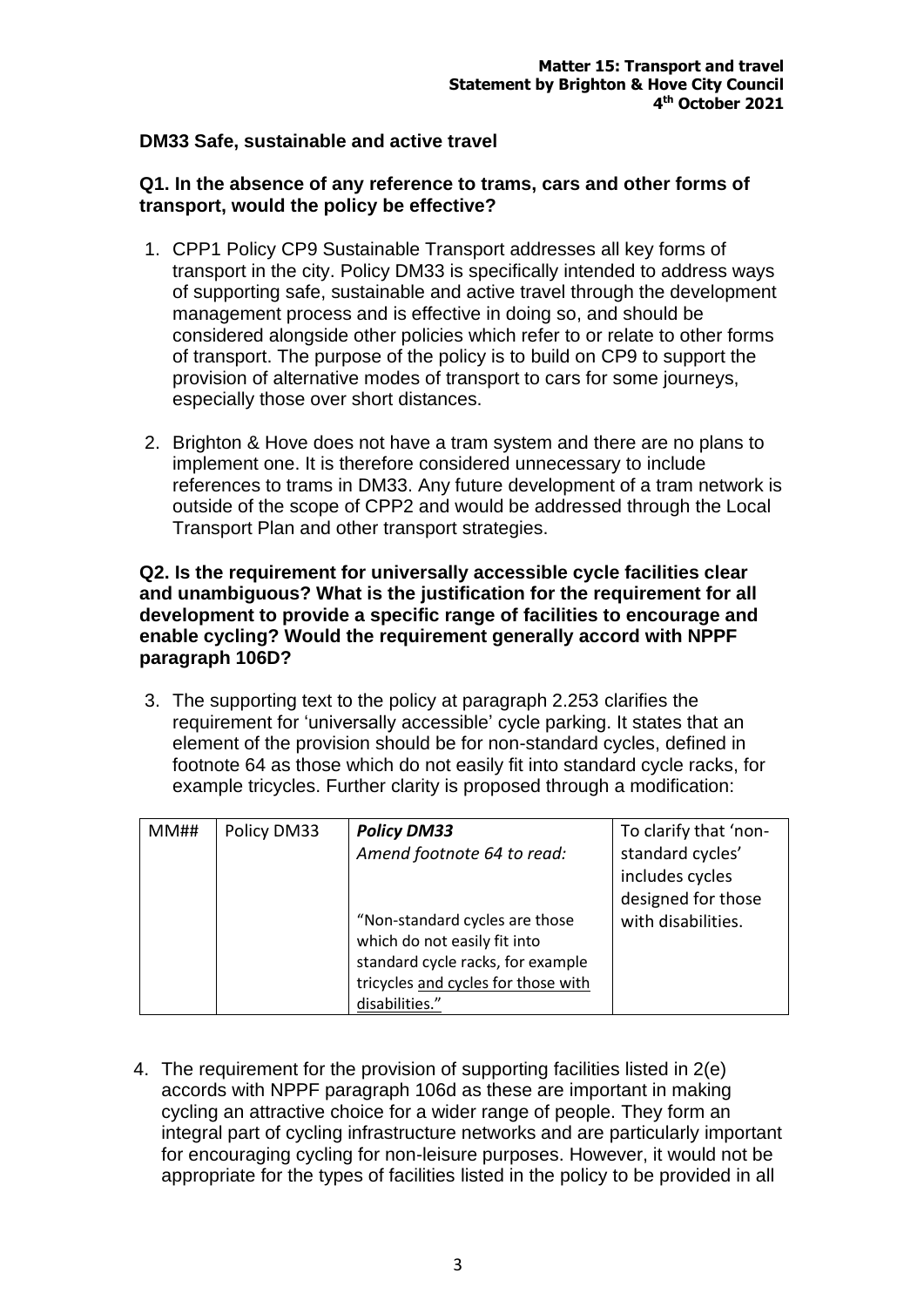developments. The Council therefore proposes a modification to clarify this as follows:

| MM## | Policy DM33 | <b>Policy DM33</b><br>Amend criterion 2(e) of the<br>policy to read:<br>3) where appropriate make<br>provision for high quality facilities                      | To clarify that such<br>facilities are not<br>required to be<br>included within all<br>developments. |
|------|-------------|-----------------------------------------------------------------------------------------------------------------------------------------------------------------|------------------------------------------------------------------------------------------------------|
|      |             | that will encourage and enable<br>cycling including such as<br>communal cycle maintenance<br>facilities, workplace showers,<br>lockers and changing facilities; |                                                                                                      |
|      |             |                                                                                                                                                                 |                                                                                                      |

## **Q3. Should the policy include a specific requirement for street trees along cycle routes? In light of their benefits should this policy provide more effective support for street trees along cycle routes?**

5. CPP1 Policy CP13 Public Streets and Places sets out the measures to be incorporated when the city's public realm is improved. It includes a specific reference to transport schemes which would include the development of new cycle routes. Criterion 6 of this policy sets out a requirement for the incorporation of street trees and biodiversity wherever possible. Policy DM22 requires development proposals to "*retain, improve and wherever possible provide… trees as part of the development*." These policies are considered to be effective support for street trees along cycle routes. The purpose of Policy DM33 is instead to ensure that cycle infrastructure is safe and accessible.

## **Q.4 Should the policy or supporting text refer to any other recent relevant national and local documents?**

- 6. Yes. Two recent government publications: "*Gear Change A bold vision for cycling and walking*" and "*Cycle Infrastructure Design, Local Transport Note 1/20*" were published after the Proposed Submission CPP2 was agreed for consultation and representations were received requesting that reference is made to them. Their importance is acknowledged and main modification (MM40) has been proposed to include a reference to them in the policy supporting text.
- 7. The Council also considers that reference should be made to "*The Guide to Inclusive Cycling*" (Wheels for Wellbeing, 2020) as this document provides useful, relevant guidance for accessible cycling. MM40 to be amended as follows (see highlighted text):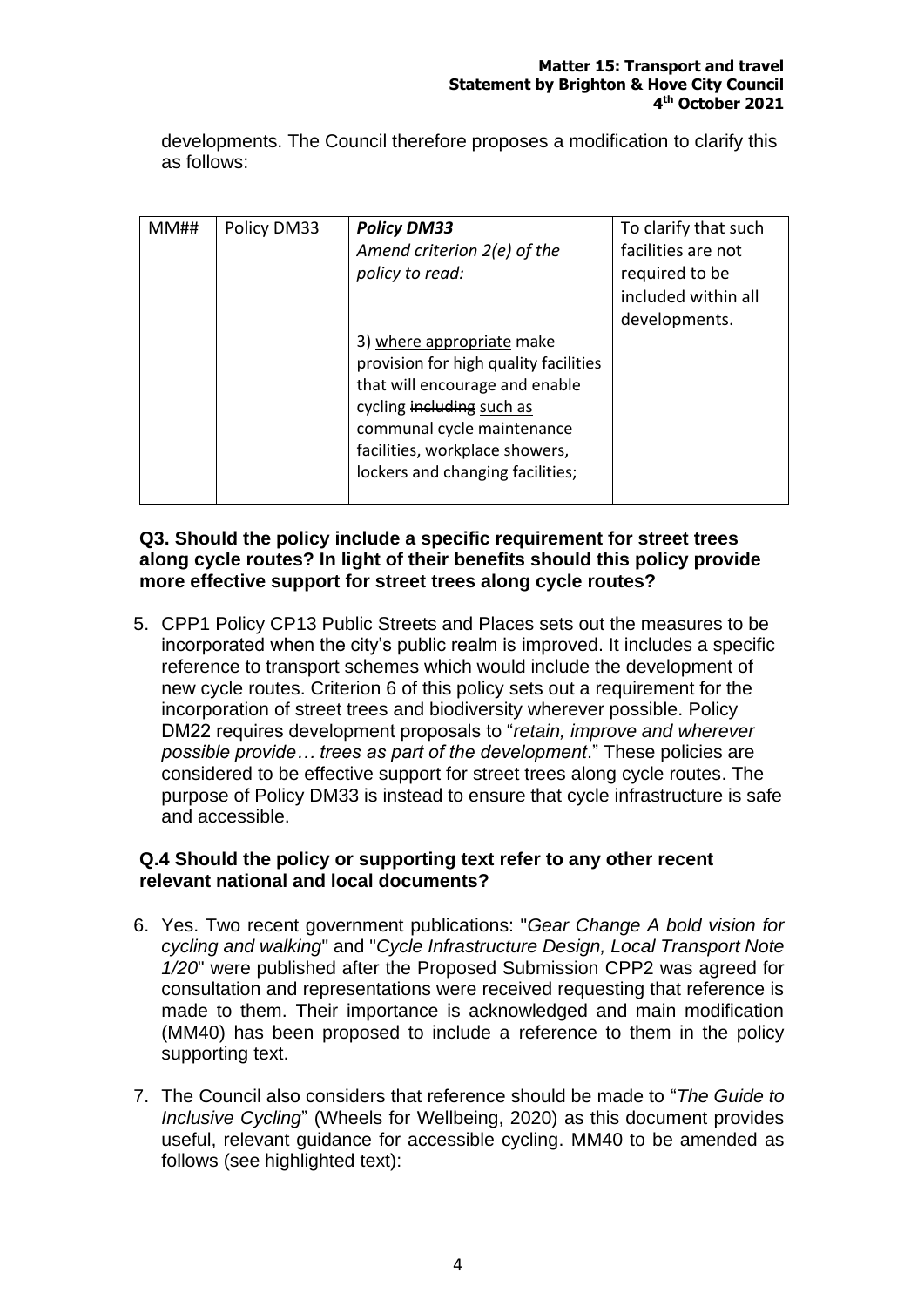#### **Matter 15: Transport and travel Statement by Brighton & Hove City Council 4 th October 2021**

| MM40 | Supporting text             | Policy DM33 Safe, Sustainable and           | To include reference                          |
|------|-----------------------------|---------------------------------------------|-----------------------------------------------|
|      | to Policy DM33,             | <b>Active Travel</b>                        | to important and                              |
|      | paragraph 2.253<br>page 100 | Add sentence to end of paragraph 2.253:     | relevant new national<br>and local documents. |
|      |                             | In providing new infrastructure for cycling |                                               |
|      |                             | and walking, applicants should also take    |                                               |
|      |                             | account of 'The Guide to Inclusive          |                                               |
|      |                             | Cycling' (Wheels for Wellbeing, 2020),      |                                               |
|      |                             | national guidance in 'Cycle Infrastructure  |                                               |
|      |                             | Design (Local Transport Note 1/20)' and     |                                               |
|      |                             | 'Gear Change; A bold vision for cycling     |                                               |
|      |                             | and walking', in addition to the council's  |                                               |
|      |                             | Local Cycling and Walking Infrastructure    |                                               |
|      |                             | Plan.                                       |                                               |
|      |                             |                                             |                                               |

## **DM34 Transport interchanges and DM35 Travel plans and transport assessments**

## **Q1. Does policy DM34 provide appropriate support for a park and ride facility?**

8. Yes. CPP1 CP9.A.1.b provides support for informal park and rides on existing large car parks on the periphery of the city. DM34 facilitates the provision of purpose-built and strategic transport interchange facilities where they would help to reduce traffic congestion across the city and are suitably located and designed. It recognises that in order for such a facility to be effective in its purpose of tackling the problem of city centre congestion, it must be appropriately located with a complementary city centre parking strategy.

## **Q.2 In general terms would the policies be justified, effective and consistent with national policy? Is it clearly written and unambiguous, so it is evident how a decision maker should react to development proposals?**

- 9. Yes, the policies are considered effective, justified and in compliance with national policy by supporting the overarching theme of Chapter 9 of the NPPF to promote sustainable travel. DM34 supports the provision of infrastructure to improve the effectiveness and efficiency of transportation networks and reduce congestion, in line with NPPF paragraph 105.
- 10.DM35 specifically requires appropriate measures to be incorporated into development proposals to support sustainable modes of transport. Parts (2) and (3) build on NPPF paragraph 113 to provide clarity on the council's approach to the production of Transport Assessments/Statements. This is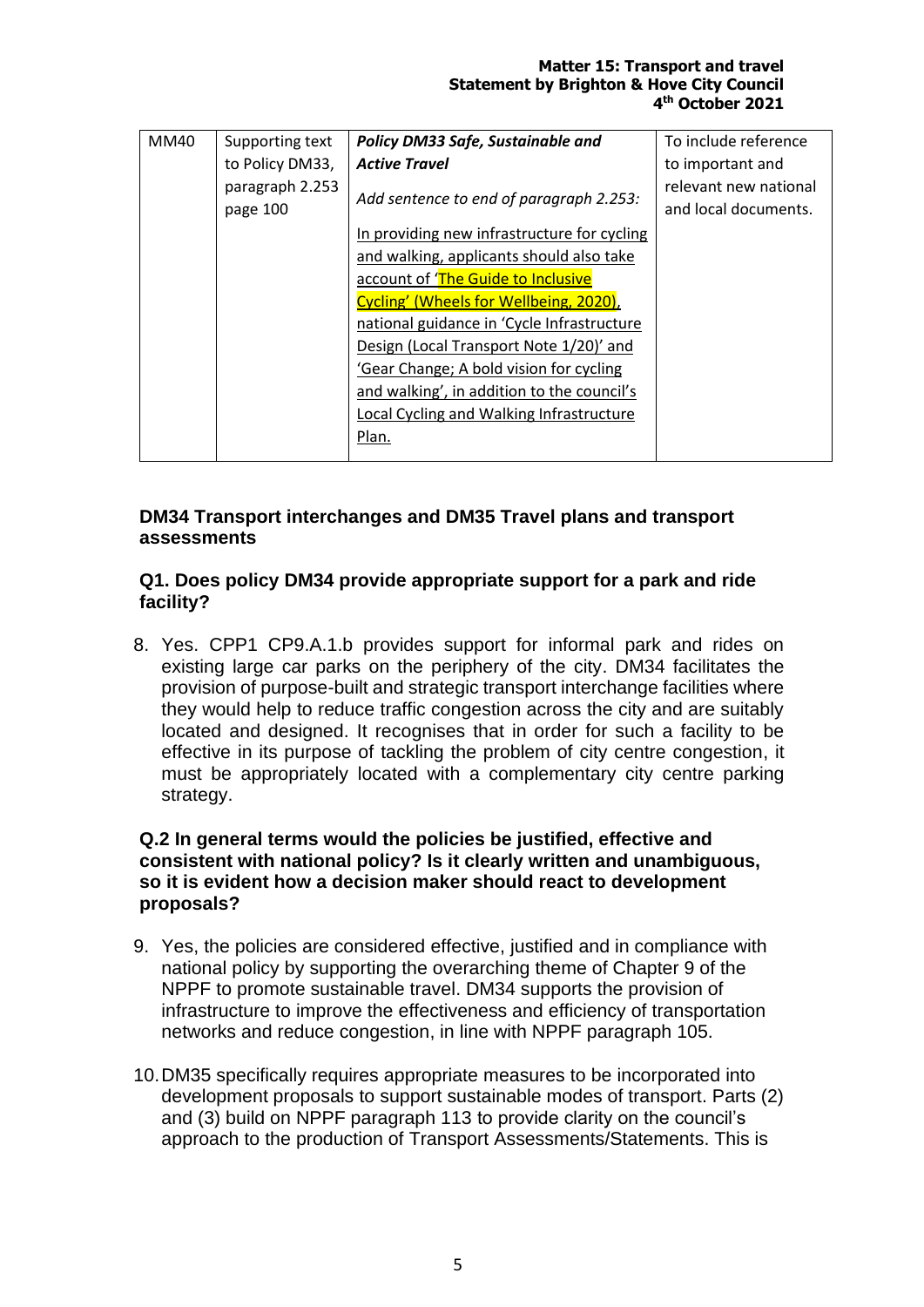in line with the PPG<sup>1</sup> that states that local authorities should take into account various considerations in determining whether a Transport Assessment or Statement will be needed.

11.The policies are clearly written and unambiguous, however it is considered that part (3) of DM35 could be improved in this regard through the following proposed modification:

| MM# | Policy DM35, | <b>Policy DM35 Travel Plans and Transport</b>     | For added clarity |
|-----|--------------|---------------------------------------------------|-------------------|
|     | page 104     | <b>Assessments</b>                                |                   |
|     |              | Amend the second sentence of part (3) to<br>read: |                   |
|     |              | Where Transport Statements or                     |                   |
|     |              | Transport Assessments are required for            |                   |
|     |              | developments elsewhere, as set out in             |                   |
|     |              | criterion (1), the likely traffic impacts         |                   |
|     |              | within AQMAs should be considered and             |                   |
|     |              | agreed with the council in order to               |                   |
|     |              | determine considered to inform decisions          |                   |
|     |              | about whether an AQA is required.                 |                   |

## **DM36 Parking and servicing**

**Q.1 Would the parking standards set out in appendix 2 of the Plan, accord with NPPF paragraph 107? Are they justified and would they strike the right balance between providing appropriate levels of car parking spaces and promoting sustainable forms of travel in areas with good public transport accessibility?** 

- 12.Yes, the parking standards accord with NPPF paragraph 107. Different standards are set out for different areas of the city to reflect differing accessibility including consideration of key public transport corridors; there are different standards for different types and uses of development; and requirements for electric vehicle charging are also included. The nature and characteristics of Brighton & Hove in terms of accessibility, land use and density of development influenced the zonal approach to parking standards.
- 13.The Parking Standards SPD (OD07, page 6) explains at section 2 (page 5- 6) the evidence that supported the different zones. Research and analysis of census data, public transport accessibility mapping and testing of the standards was undertaken to inform the production of the standards. The standards for each land use in the three zones were developed through two stages of SPD consultation.

<sup>1</sup> Paragraph: 013 Reference ID: 42-013-20140306